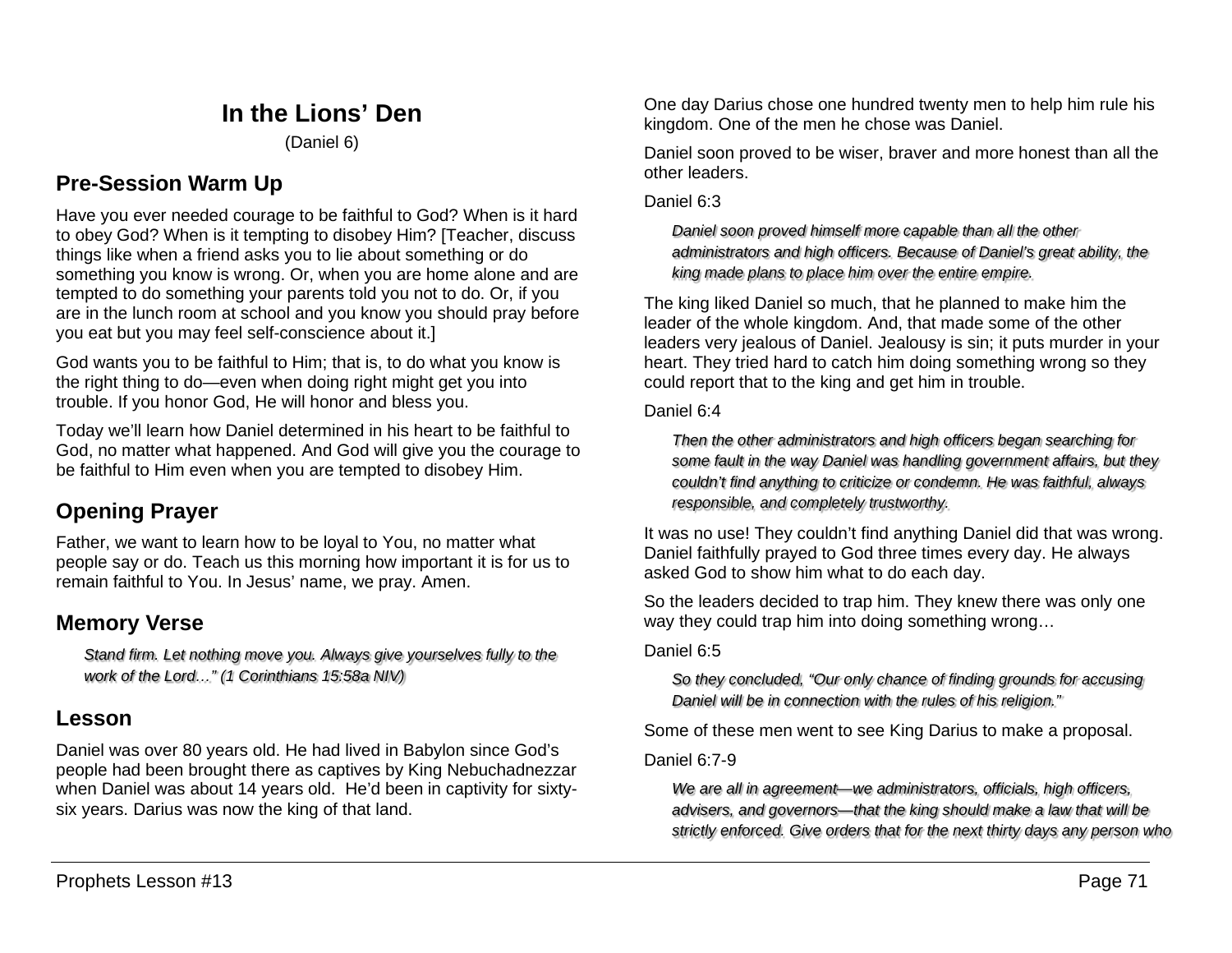*prays to anyone, divine or human—except to you, Your Majesty—will be thrown into the den of lions. (8) And now, Your Majesty, issue and sign this law so it cannot be changed, an official law of the Medes and Persians that cannot be revoked." (9) So King Darius signed the law.*

Since the officers had said that *all* the leaders liked this law, King Darius probably figured Daniel approved of it, too. And since this law seemed like a good way to honor himself, King Darius wrote it and signed it, just as the leaders suggested he should do.

In those days a king often thought himself to be like a god. He would have been pleased to think of others bowing down only to him. Pride kept Darius from seeing the true reason for the decree. It led him to accept worship that belonged to God, and it put his friend, Daniel, in a difficult situation. The penalty for disobedience was death by being thrown into the lions' den.

When Daniel heard about the law, did he quit praying? No! Daniel would never disappoint God. He chose to keep praying as he always had—even though it could mean death. He trusted that God would help him to remain faithful to Him.

God will help you to be faithful to Him, too. Being faithful means standing firm in your heart and mind to please God, no matter what anyone else is doing or saying. Don't let anyone lead you off the track. Sometimes when you are faithful to God, others may not understand or may even make fun of you, but remember our memory verse this week. [Teacher, review the verse with class.]

Don't let others stop you from doing what is right. God will help you be faithful, just like He helped Daniel.

Now, some people in Daniel's place might have chosen to pray secretly, maybe in a closet where no one would see them. After all, God doesn't care where you are when you pray. And He can hear you when you pray silently because He knows every thought that you think. But, not Daniel! What do you think Daniel did when he heard about the new law? Lions or no lions, Daniel knew what he had to do. And, Daniel's enemies were ready and waiting outside Daniel's house. Would he open his shutters and pray, as he always did?

Daniel 6:10

*But when Daniel learned that the law had been signed, he went home and knelt down as usual in his upstairs room, with its windows open toward Jerusalem. He prayed three times a day, just as he had always done, giving thanks to his God.*

Daniel knew that disobeying the law meant he would be thrown into a lion's den. But, he walked up the stairs to his room, opened the window facing Jerusalem and prayed to God in the morning, at noon, and in the evening.

Daniel 6:11

*Then the officials went together to Daniel's house and found him praying and asking for God's help.*

Yes! Daniel's enemies saw him kneeling down, praying to God! So, they ran just as fast as they could—straight to King Darius.

Daniel 6:12

*So they went straight to the king and reminded him about his law. "Did you not sign a law that for the next thirty days any person who prays to anyone, divine or human—except to you, Your Majesty—will be thrown into the den of lions?" "Yes," the king replied, "that decision stands; it is an official law of the Medes and Persians that cannot be revoked."* 

Everybody knew that once the king had made a law it could not be changed.

#### Daniel 6:13-14

*Then they told the king, "That man Daniel, one of the captives from Judah, is ignoring you and your law. He still prays to his God three times a day." (14) Hearing this, the king was deeply troubled, and he tried to think of a way to save Daniel. He spent the rest of the day looking for a way to get Daniel out of this predicament.*

The king agreed to the law because those who wanted him to make it appealed to his pride. Pride is a treacherous thing. Now, King Darius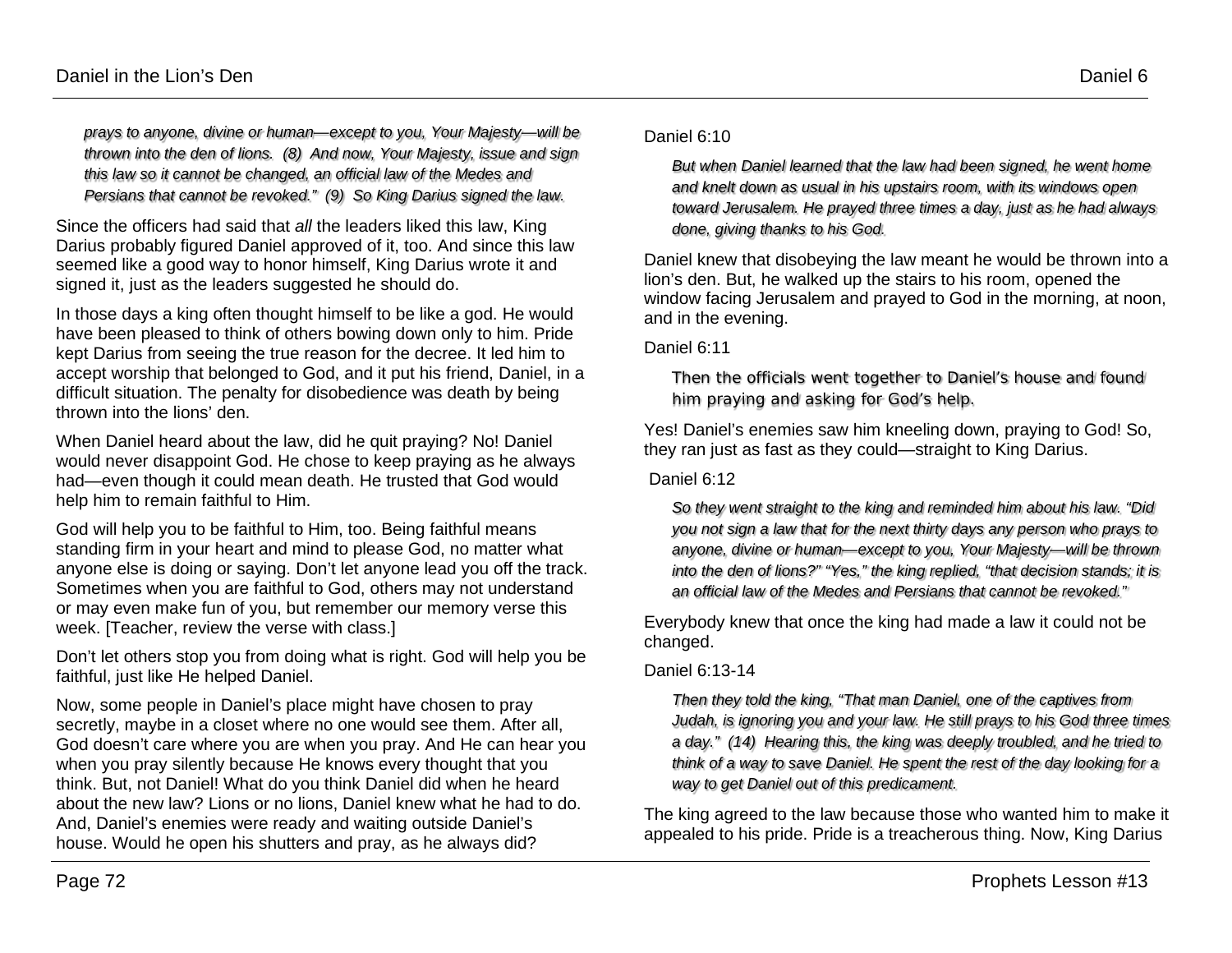realized he had been tricked. He realized that the leaders had urged him to make this law so that Daniel would be killed! What a foolish law he had made! But not even he, the king, could change the law!

Daniel 6:15-16

*In the evening the men went together to the king and said, "Your Majesty, you know that according to the law of the Medes and the Persians, no law that the king signs can be changed." (16) So at last the king gave orders for Daniel to be arrested and thrown into the den of lions. The king said to him, "May your God, whom you serve so faithfully, rescue you."*

King Darius was very sad; he tried to find a way to change the law and rescue his friend, Daniel. But even the king had to obey his own law. With a heavy heart, he gave the order. And then he watched as Daniel was thrown into the den full of lions and a stone was brought and laid on the mouth of the den.

Darius could not help Daniel, but God could. God had helped Daniel be faithful; now God would help him face the fearful things others were doing in anger.

If you know the Lord Jesus as your Savior, God will help you stand firm and remain faithful to Him, no matter what others are doing or saying.

Daniel remained faithful to God even in this desperate situation. And, God honored Daniel's faithfulness, and protected him from the lions.

#### Daniel 6:19-20

*Very early the next morning, the king got up and hurried out to the lions' den. (20) When he got there, he called out in anguish, "Daniel, servant of the living God! Was your God, whom you serve so faithfully, able to rescue you from the lions?"*

Very early the next morning he hurried to the lion's den and called out for Daniel.

#### Daniel 6:21-22

*Daniel answered, "Long live the king! (22) My God sent his angel to shut the lions' mouths so that they would not hurt me, for I have been found innocent in his sight. And I have not wronged you, Your Majesty."*

The king was beside himself with joy. God had protected Daniel!

#### Daniel 6:23

*The king was overjoyed and ordered that Daniel be lifted from the den. Not a scratch was found on him, for he had trusted in his God.*

Once Daniel was safely out of the den, the king remembered the leaders who had tricked him into writing the law and commanded that those who had plotted to kill Daniel be thrown into the lions' den.

#### Daniel 6:24

*Then the king gave orders to arrest the men who had maliciously accused Daniel. He had them thrown into the lions' den, along with their wives and children. The lions leaped on them and tore them apart before they even hit the floor of the den.*

Then the king made a decree to all the people in the kingdom to respect and worship Daniel's God.

Daniel's life should be an example for us to follow. We need to be careful not to let anything keep us from living our lives to please God every day.

Sometimes you may find it hard to be faithful. Remember this week's memory verse and thank God for His help. Will you this week choose to stand firm and remain faithful to Him, no matter what others are doing or saying?

# **Closing Prayer**

Father, thank You that You always hear us when we pray. Thank You for giving us the courage we need to obey You in all situations. Help us to stand firm and remain faithful to You, no matter what others are doing or saying. In Jesus' name, we pray. Amen.